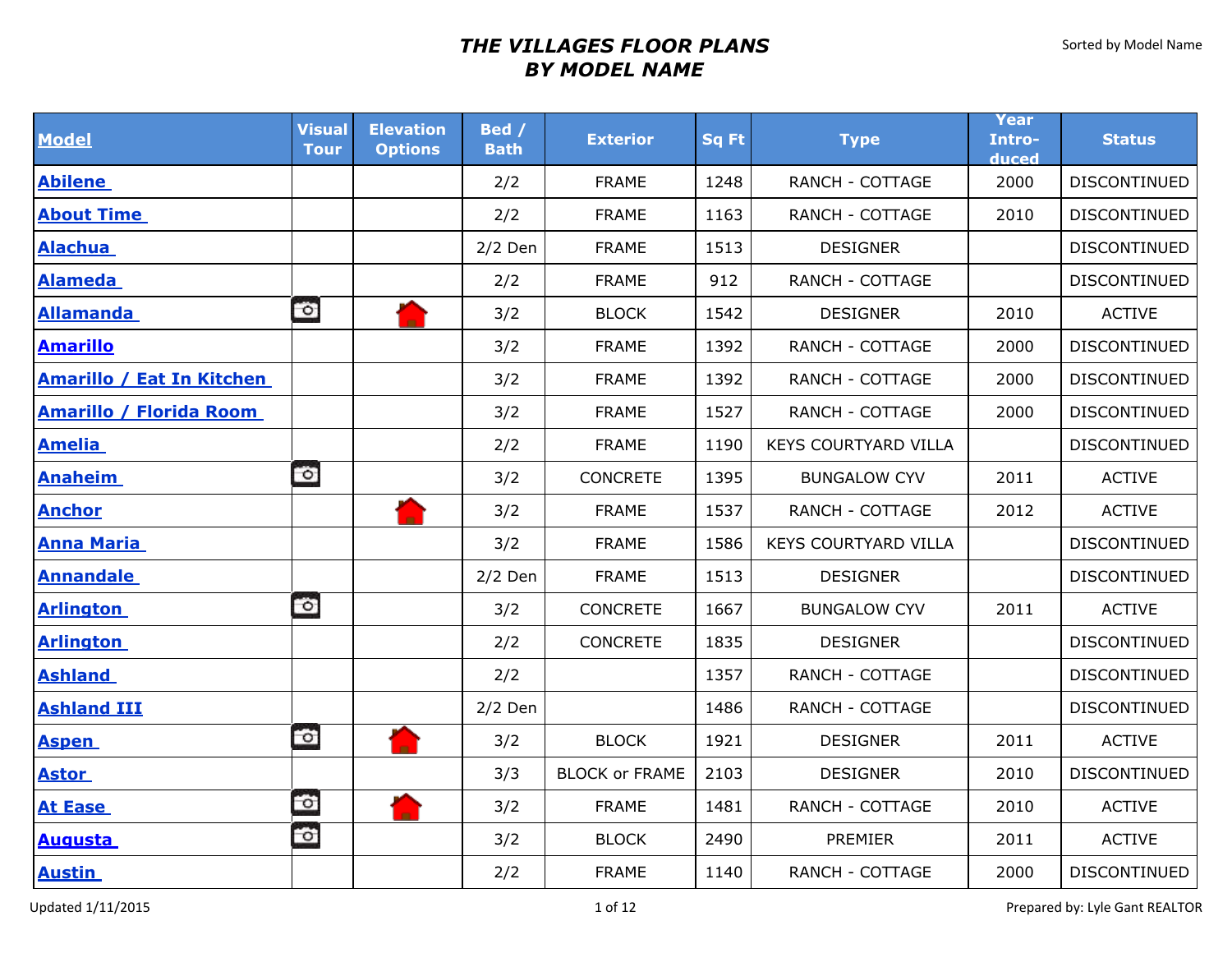| <b>Model</b>                 | <b>Visual</b><br><b>Tour</b> | <b>Elevation</b><br><b>Options</b> | Bed /<br><b>Bath</b> | <b>Exterior</b> | <b>Sq Ft</b> | <b>Type</b>            | Year<br>Intro-<br>duced | <b>Status</b>       |
|------------------------------|------------------------------|------------------------------------|----------------------|-----------------|--------------|------------------------|-------------------------|---------------------|
| <b>Austin Eat In Kitchen</b> |                              |                                    | 2/2                  | <b>FRAME</b>    | 1140         | <b>RANCH - COTTAGE</b> |                         | DISCONTINUED        |
| <b>Avalon</b>                | $\circ$                      |                                    | 4/3                  | <b>BLOCK</b>    | 2712         | PREMIER                | 2012                    | <b>ACTIVE</b>       |
| <b>Avondale</b>              |                              |                                    | 3/2                  | <b>CONCRETE</b> | 1596         | <b>BUNGALOW CYV</b>    | 2011                    | <b>ACTIVE</b>       |
| <b>Azalea</b>                |                              |                                    | 3                    | <b>BLOCK</b>    | 1407         | <b>DESIGNER</b>        |                         | DISCONTINUED        |
| <b>Baja</b>                  |                              |                                    | 2/2                  | <b>BLOCK</b>    | 1155         | <b>COURTYARD VILLA</b> |                         | DISCONTINUED        |
| <b>Banyan</b>                |                              |                                    | 3/2                  | <b>BLOCK</b>    | 1392         | <b>RANCH - COTTAGE</b> |                         | <b>DISCONTINUED</b> |
| <b>Barbados</b>              |                              |                                    | 3/3 DEN              | <b>BLOCK</b>    | 3623         | PREMIER                |                         | DISCONTINUED        |
| <b>Beaumont</b>              |                              |                                    | 3/2                  |                 | 1396         | <b>RANCH - COTTAGE</b> |                         | DISCONTINUED        |
| <b>Beauregard</b>            |                              |                                    | 2/2                  | <b>BLOCK</b>    | 1197         | <b>COURTYARD VILLA</b> |                         | DISCONTINUED        |
| <b>Begonia</b>               |                              |                                    | 3/2                  | <b>BLOCK</b>    | 1910         | <b>DESIGNER</b>        | 2010                    | <b>ACTIVE</b>       |
| <b>Bellair</b>               |                              |                                    | 2/2                  |                 | 1052         | <b>MFG</b>             |                         | DISCONTINUED        |
| <b>Bellegrove</b>            |                              |                                    | $2/2$ Den            |                 | 1756         | <b>DESIGNER</b>        |                         | DISCONTINUED        |
| <b>Belmont</b>               |                              |                                    | $2/2$ Den            | <b>BLOCK</b>    | 2032         | <b>DESIGNER</b>        |                         | DISCONTINUED        |
| <b>Belmore</b>               |                              |                                    | 3/2                  | <b>FRAME</b>    | 1597         | <b>CABANA CYV</b>      | 2011                    | <b>DISCONTINUED</b> |
| <b>Belvidere</b>             |                              |                                    | $2/2$ Den            |                 | 1586         | <b>COURTYARD VILLA</b> |                         | DISCONTINUED        |
| <b>Birch</b>                 |                              |                                    | 2/2                  |                 | 1248         | <b>RANCH - COTTAGE</b> |                         | DISCONTINUED        |
| <b>Biscayne SB</b>           |                              |                                    | 2/2                  | <b>BLOCK</b>    | 1377         | <b>DESIGNER</b>        |                         | DISCONTINUED        |
| <b>Biscayne Villa</b>        |                              |                                    | 2/2                  | <b>FRAME</b>    | 1186         | <b>COURTYARD VILLA</b> |                         | DISCONTINUED        |
| <b>Boadmoor</b>              |                              |                                    | 3/2                  | <b>CONCRETE</b> | 1395         | <b>BUNGALOW CYV</b>    |                         | DISCONTINUED        |
| <b>Boca</b>                  |                              |                                    | 2/1                  |                 | 884          | <b>MFG</b>             |                         | DISCONTINUED        |
| <b>Boca Grande</b>           |                              |                                    | 3/2                  |                 | 1552         | <b>DESIGNER</b>        |                         | DISCONTINUED        |
| <b>Bonifay</b>               | $\circ$                      |                                    | 3/2                  | <b>FRAME</b>    | 1427         | <b>CABANA CYV</b>      | 2011                    | <b>ACTIVE</b>       |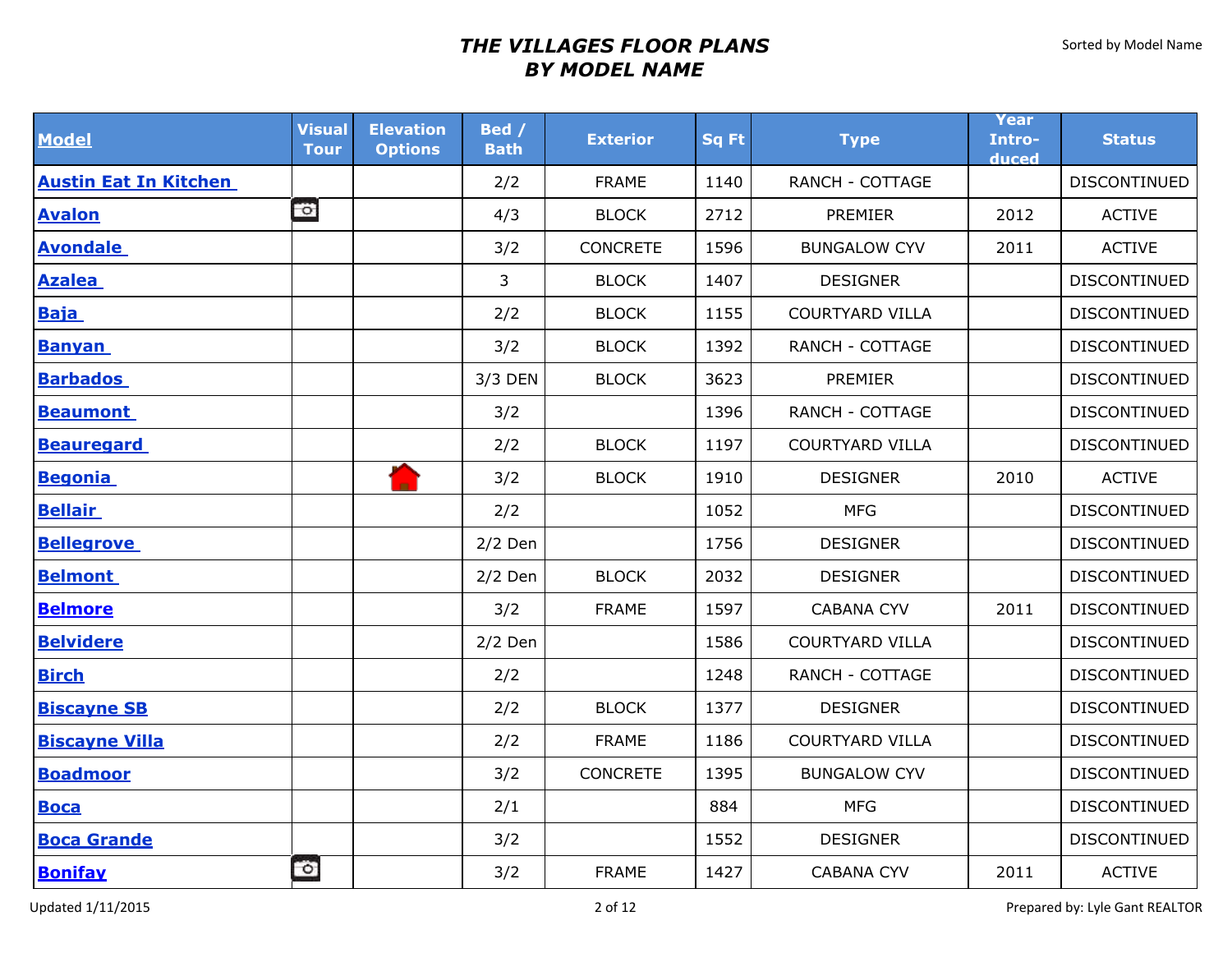| <b>Model</b>                  | <b>Visual</b><br><b>Tour</b> | <b>Elevation</b><br><b>Options</b> | Bed /<br><b>Bath</b> | <b>Exterior</b> | <b>Sq Ft</b> | <b>Type</b>                 | Year<br>Intro-<br>duced | <b>Status</b>       |
|-------------------------------|------------------------------|------------------------------------|----------------------|-----------------|--------------|-----------------------------|-------------------------|---------------------|
| <b>Bonita</b>                 |                              |                                    | 3/2                  | <b>FRAME</b>    | 1426         | <b>KEYS COURTYARD VILLA</b> |                         | DISCONTINUED        |
| <b>Bougainvillea</b>          | $\circ$                      |                                    | 3/2                  | <b>FRAME</b>    | 1392         | <b>DESIGNER</b>             |                         | <b>ACTIVE</b>       |
| <b>Boxwood</b>                | Ö                            |                                    | 3/2                  | <b>BLOCK</b>    | 2104         | <b>DESIGNER</b>             | 2012                    | <b>ACTIVE</b>       |
| <b>Bradford</b>               | $\tilde{\mathbf{c}}$         |                                    | $2/2$ Den            | <b>BLOCK</b>    | 2032         | <b>DESIGNER</b>             |                         | DISCONTINUED        |
| <b>Briarwood</b>              |                              |                                    | 2/2                  |                 | 792          | <b>MFG</b>                  |                         | <b>DISCONTINUED</b> |
| <b>Bridgeport</b>             |                              |                                    | 3/2                  | <b>BLOCK</b>    | 2079         | <b>DESIGNER</b>             |                         | <b>ACTIVE</b>       |
| <b>Buena Vista</b>            |                              |                                    | 3/2                  | <b>BLOCK</b>    | 2440         | PREMIER                     |                         | DISCONTINUED        |
| <b>Cabbage Key</b>            |                              |                                    | <b>2/2 DEN</b>       | <b>BLOCK</b>    | 1550         | <b>COURTYARD VILLA</b>      |                         | DISCONTINUED        |
| <b>Cabot Cove</b>             | $\bullet$                    |                                    | 2/2                  | <b>FRAME</b>    | 1190         | Patio Villa                 | 2000                    | <b>ACTIVE</b>       |
| <b>Calhoun</b>                |                              |                                    | 2/2                  |                 | 1248         | <b>RANCH - COTTAGE</b>      |                         | DISCONTINUED        |
| <b>Callaway</b>               | $\circ$                      |                                    | 2/2                  | <b>FRAME</b>    | 1190         | <b>CABANA CYV</b>           | 2011                    | <b>ACTIVE</b>       |
| <b>Cambridge</b>              | $\circ$                      |                                    | 2/2                  | <b>CONCRETE</b> | 1197         | <b>BUNGALOW CYV</b>         | 2011                    | <b>ACTIVE</b>       |
| <b>Camden</b>                 |                              |                                    | 3/2                  | <b>BLOCK</b>    | 1598         | <b>DESIGNER</b>             |                         | DISCONTINUED        |
| <b>Camellia</b>               |                              |                                    | 3/2                  | <b>FRAME</b>    | 1928         | <b>DESIGNER</b>             |                         | <b>DISCONTINUED</b> |
| <b>Cancun</b>                 |                              |                                    | <b>2/2 DEN</b>       | <b>FRAME</b>    | 1654         | <b>DESIGNER</b>             |                         | <b>DISCONTINUED</b> |
| <b>Capri</b>                  |                              |                                    | 2/2                  | <b>FRAME</b>    | 832          | <b>MFG</b>                  |                         | DISCONTINUED        |
| <b>Captiva</b>                |                              |                                    | 2/2                  | <b>FRAME</b>    | 1040         | <b>MFG</b>                  |                         | <b>DISCONTINUED</b> |
| <b>Captiva Designer Villa</b> |                              |                                    | 2/2                  | <b>BLOCK</b>    | 1324         | <b>COURTYARD VILLA</b>      |                         | DISCONTINUED        |
| <b>Carolina</b>               |                              |                                    | 2/2                  | <b>FRAME</b>    | 1248         | <b>RANCH - COTTAGE</b>      |                         | DISCONTINUED        |
| <b>Carolina III</b>           |                              |                                    | 3/2                  | <b>FRAME</b>    | 1396         | <b>RANCH - COTTAGE</b>      |                         | DISCONTINUED        |
| <b>Carrabelle</b>             | $\circ$                      |                                    | 2/2                  | <b>FRAME</b>    | 1161         | <b>CABANA CYV</b>           | 2011                    | <b>ACTIVE</b>       |
| <b>Carrea</b>                 |                              |                                    | 2/2 DEN              | <b>BLOCK</b>    | 2033         | <b>DESIGNER</b>             |                         | <b>DISCONTINUED</b> |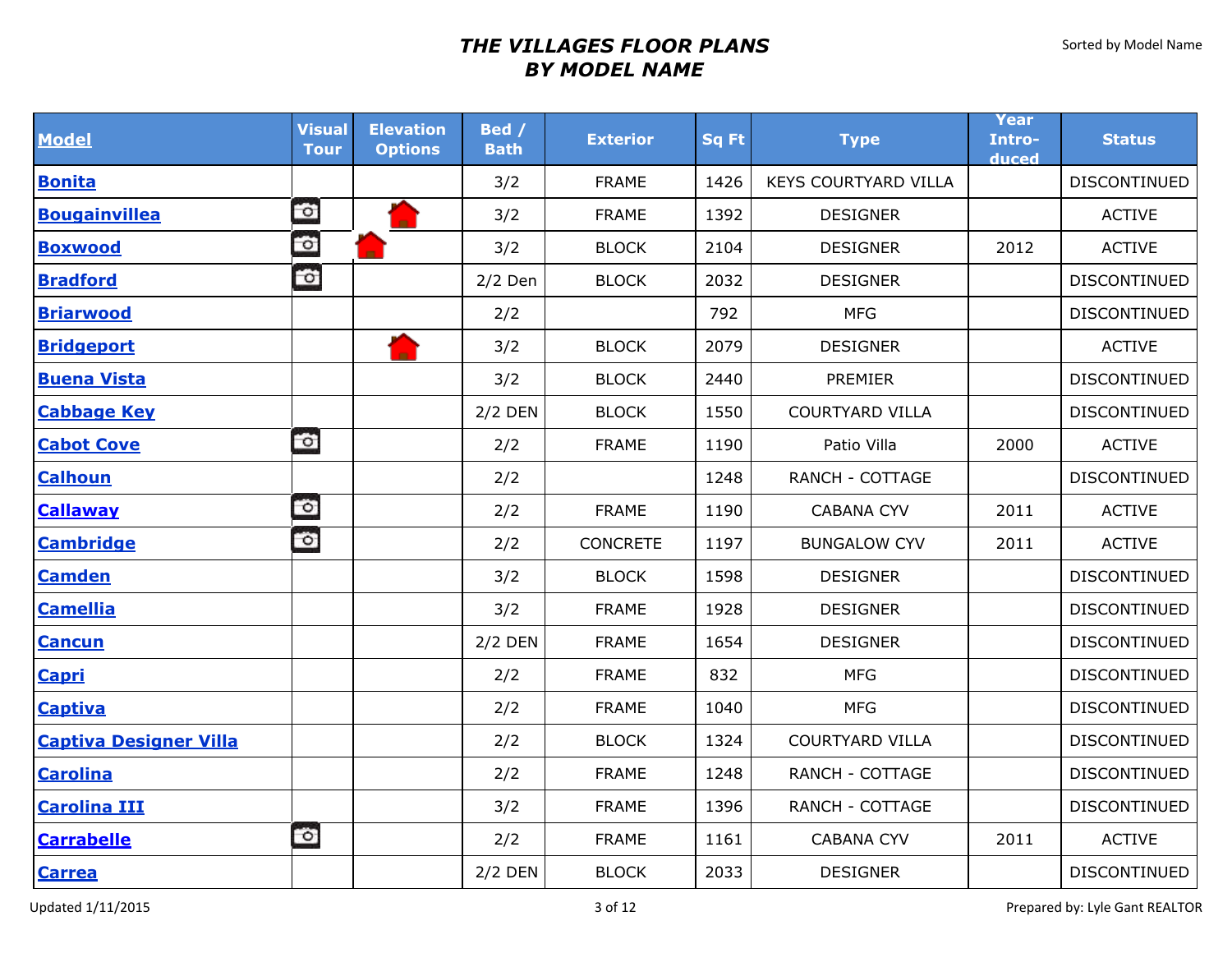| <b>Model</b>          | <b>Visual</b><br><b>Tour</b> | <b>Elevation</b><br><b>Options</b> | Bed /<br><b>Bath</b> | <b>Exterior</b> | <b>Sq Ft</b> | <b>Type</b>            | Year<br>Intro-<br>duced | <b>Status</b>       |
|-----------------------|------------------------------|------------------------------------|----------------------|-----------------|--------------|------------------------|-------------------------|---------------------|
| <b>Casa Grande</b>    |                              |                                    | 2/2 DEN              | <b>BLOCK</b>    | 2195         | <b>DESIGNER</b>        |                         | DISCONTINUED        |
| <b>Catalina</b>       |                              |                                    | 2/2                  | <b>FRAME</b>    | 1919         | <b>DESIGNER</b>        |                         | <b>DISCONTINUED</b> |
| <b>Catalind / Den</b> |                              |                                    | $2/2$ DEN            | <b>FRAME</b>    | 1392         | <b>RANCH - COTTAGE</b> |                         | DISCONTINUED        |
| <b>Cedar</b>          | $\bullet$                    | A                                  | 3/2                  | <b>CONCRETE</b> | 1852         | <b>DESIGNER</b>        | 2011                    | <b>ACTIVE</b>       |
| <b>Cedar Key</b>      |                              |                                    | 2/2                  | <b>FRAME</b>    | 1144         | <b>MFG</b>             |                         | DISCONTINUED        |
| <b>Charleston</b>     |                              |                                    | $2/2$ DEN            | <b>BLOCK</b>    | 2647         | PREMIER                |                         | DISCONTINUED        |
| <b>Charlotte</b>      | $\circ$                      |                                    | 3/2                  | CONCRETE        | 1431         | <b>BUNGALOW CYV</b>    | 2011                    | <b>ACTIVE</b>       |
| <b>Chatham</b>        |                              |                                    | 3/2                  | <b>BLOCK</b>    | 2909         | <b>PREMIER</b>         |                         | DISCONTINUED        |
| <b>Colony</b>         | $\circ$                      |                                    | 2/2                  | <b>FRAME</b>    | 1160         | Patio Villa            | 2000                    | <b>ACTIVE</b>       |
| <b>Cordoba</b>        |                              |                                    | $2/2$ DEN            | <b>BLOCK</b>    | 2147         | <b>DESIGNER</b>        |                         | DISCONTINUED        |
| <b>Coronado 1 Car</b> |                              |                                    | 2/2                  | <b>FRAME</b>    | 1396         | <b>DESIGNER</b>        |                         | DISCONTINUED        |
| <b>Coronado 2 Car</b> |                              |                                    | 2/2                  | <b>FRAME</b>    | 1396         | <b>DESIGNER</b>        |                         | DISCONTINUED        |
| <b>Corpus Christi</b> |                              |                                    | 2/2 DEN              | <b>FRAME</b>    | 1235         | <b>RANCH - COTTAGE</b> |                         | DISCONTINUED        |
| <b>Cottage</b>        |                              |                                    | 1/1                  | <b>FRAME</b>    | 834          | Patio Villa            | 2000                    | <b>DISCONTINUED</b> |
| <b>Covington</b>      |                              |                                    | 2/2                  | <b>FRAME</b>    | 1678         | <b>DESIGNER</b>        |                         | DISCONTINUED        |
| <b>Cozumel</b>        |                              |                                    | 2/2                  | <b>FRAME</b>    | 1397         | <b>RANCH - COTTAGE</b> |                         | DISCONTINUED        |
| <b>Cozumel w Den</b>  |                              |                                    | $2/2$ DEN            | <b>FRAME</b>    | 1619         | <b>RANCH - COTTAGE</b> |                         | DISCONTINUED        |
| <b>Cumberland</b>     |                              |                                    | 3/2                  | <b>FRAME</b>    | 1692         | KEYS COURTYARD VILLA   | 2010                    | DISCONTINUED        |
| <b>Cypress</b>        |                              |                                    | 3/2                  | <b>FRAME</b>    | 1860         | <b>DESIGNER</b>        |                         | <b>DISCONTINUED</b> |
| <b>Daytona</b>        |                              |                                    | 2/2                  | <b>FRAME</b>    | 1040         | <b>MFG</b>             |                         | DISCONTINUED        |
| <b>Del Rio</b>        |                              |                                    | 2/2                  | <b>FRAME</b>    | 912          | <b>RANCH - COTTAGE</b> |                         | DISCONTINUED        |
| <b>Dogwood</b>        |                              |                                    | 3/2                  | <b>FRAME</b>    | 1489         | <b>DESIGNER</b>        |                         | DISCONTINUED        |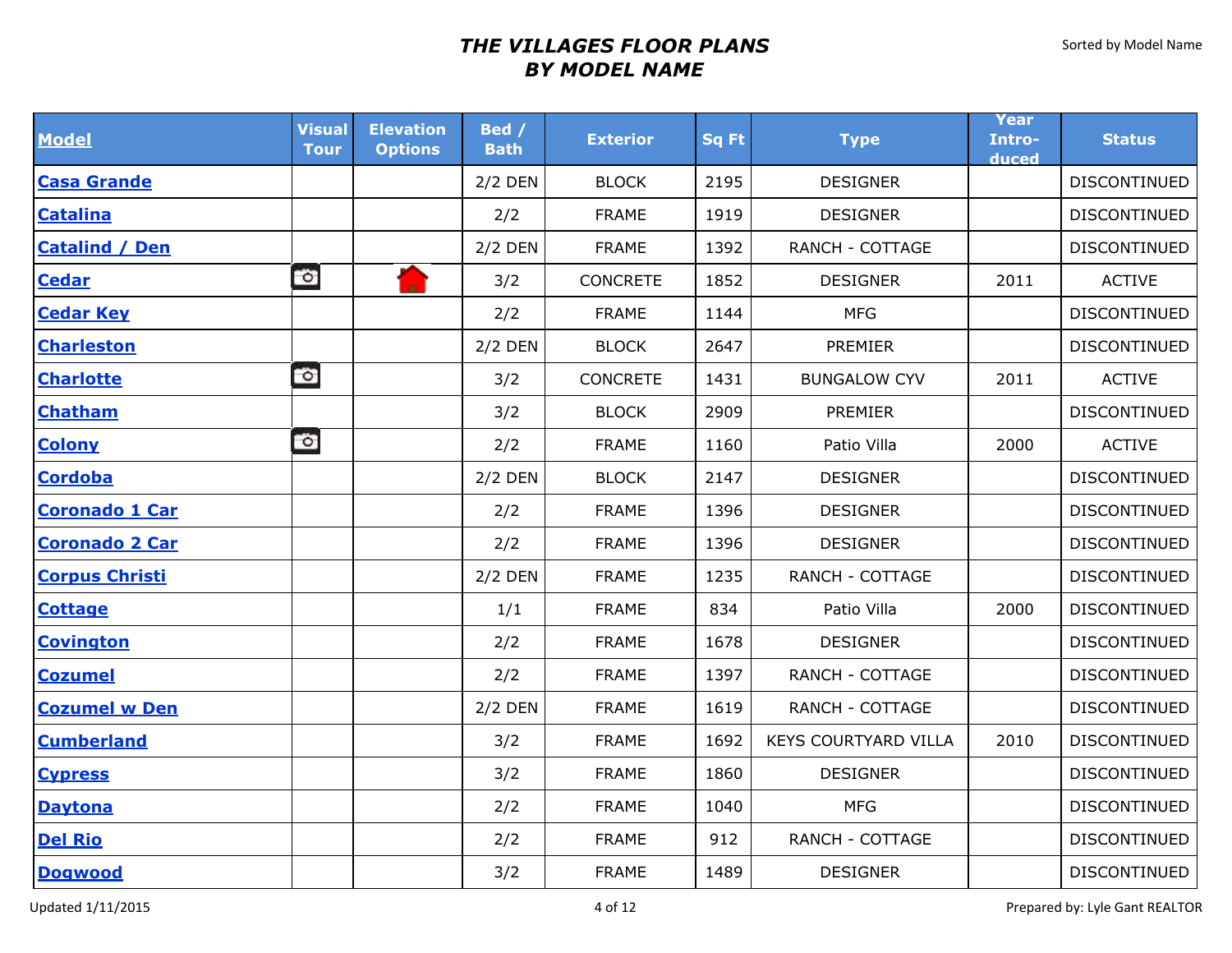| <b>Model</b>                    | <b>Visual</b><br><b>Tour</b> | <b>Elevation</b><br><b>Options</b> | Bed /<br><b>Bath</b> | <b>Exterior</b>       | Sq Ft | <b>Type</b>            | Year<br>Intro-<br>duced | <b>Status</b>       |
|---------------------------------|------------------------------|------------------------------------|----------------------|-----------------------|-------|------------------------|-------------------------|---------------------|
| <b>Dream Catcher</b>            |                              |                                    | 2/2                  | <b>FRAME</b>          | 1190  | <b>RANCH - COTTAGE</b> | 2010                    | <b>DISCONTINUED</b> |
| <b>Durango</b>                  |                              |                                    | 2/2                  | <b>FRAME</b>          | 1237  | RANCH - COTTAGE        |                         | DISCONTINUED        |
| <b>Durham</b>                   | $\circ$                      |                                    | 2/2                  | <b>CONCRETE</b>       | 1157  | <b>BUNGALOW CYV</b>    | 2011                    | <b>ACTIVE</b>       |
| <b>Duval</b>                    |                              |                                    | $2/2$ DEN            | <b>BLOCK</b>          | 1400  | <b>DESIGNER</b>        |                         | DISCONTINUED        |
| <b>El Cancun</b>                |                              |                                    | 3/2                  | <b>BLOCK</b>          | 1849  | <b>COURTYARD VILLA</b> |                         | DISCONTINUED        |
| <b>El Paso</b>                  |                              |                                    | 2/2                  | <b>FRAME</b>          | 1048  | RANCH - COTTAGE        |                         | <b>DISCONTINUED</b> |
| <b>El Rito</b>                  |                              |                                    | 1/1                  | <b>BLOCK</b>          | 960   | <b>COURTYARD VILLA</b> |                         | <b>DISCONTINUED</b> |
| <b>Eldorado</b>                 |                              |                                    | 2/2                  | <b>BLOCK</b>          | 1037  | <b>COURTYARD VILLA</b> |                         | DISCONTINUED        |
| <b>Elm</b>                      | $\circ$                      | Æ                                  | 3/2                  | $\mathbf 0$           | 1984  | <b>DESIGNER</b>        | 2011                    | <b>ACTIVE</b>       |
| <b>Fairmont</b>                 | $\circ$                      |                                    | 3/2                  | <b>CONCRETE</b>       | 1586  | <b>BUNGALOW CYV</b>    | 2011                    | <b>ACTIVE</b>       |
| <b>Fairoak</b>                  |                              |                                    | 3/2                  | <b>FRAME</b>          | 1856  | <b>DESIGNER</b>        |                         | DISCONTINUED        |
| <b>Fairview</b>                 |                              |                                    | $2/2$ DEN            | <b>BLOCK</b>          | 1695  | <b>COURTYARD VILLA</b> |                         | <b>DISCONTINUED</b> |
| <b>Fern</b>                     | $\bullet$                    |                                    | 3/2                  | <b>BLOCK or FRAME</b> | 1844  | <b>DESIGNER</b>        | 2010                    | DISCONTINUED        |
| <b>Flager</b>                   |                              |                                    | 3/2                  | <b>FRAME</b>          | 2021  | <b>DESIGNER</b>        |                         | DISCONTINUED        |
| <b>Fleetline</b>                |                              |                                    | 2/2                  | <b>FRAME</b>          | 960   | <b>MFG</b>             |                         | DISCONTINUED        |
| <b>Floridian Designer Villa</b> |                              |                                    | 3/2/DEN              | <b>BLOCK</b>          | 2118  | <b>TOWNHOUSE</b>       |                         | DISCONTINUED        |
| <b>Floridian I</b>              |                              |                                    | 2/2                  | <b>FRAME</b>          | 1056  | <b>MFG</b>             |                         | <b>DISCONTINUED</b> |
| <b>Floridian SB</b>             |                              |                                    | 3/2                  | <b>BLOCK</b>          | 1182  | <b>RANCH - COTTAGE</b> |                         | DISCONTINUED        |
| <b>Foxglove</b>                 |                              |                                    | 3/2                  | <b>BLOCK</b>          | 1433  | <b>COURTYARD VILLA</b> |                         | <b>DISCONTINUED</b> |
| <b>Galveston</b>                |                              |                                    | 2/2                  | <b>FRAME</b>          | 1248  | RANCH - COTTAGE        | 2000                    | DISCONTINUED        |
| <b>Galveston w Nook</b>         |                              |                                    | 2/2                  | <b>FRAME</b>          | 1237  | <b>RANCH - COTTAGE</b> |                         | DISCONTINUED        |
| Gardenia                        | $\bullet$                    |                                    | 3/2                  | <b>BLOCK</b>          | 1929  | <b>DESIGNER</b>        |                         | <b>ACTIVE</b>       |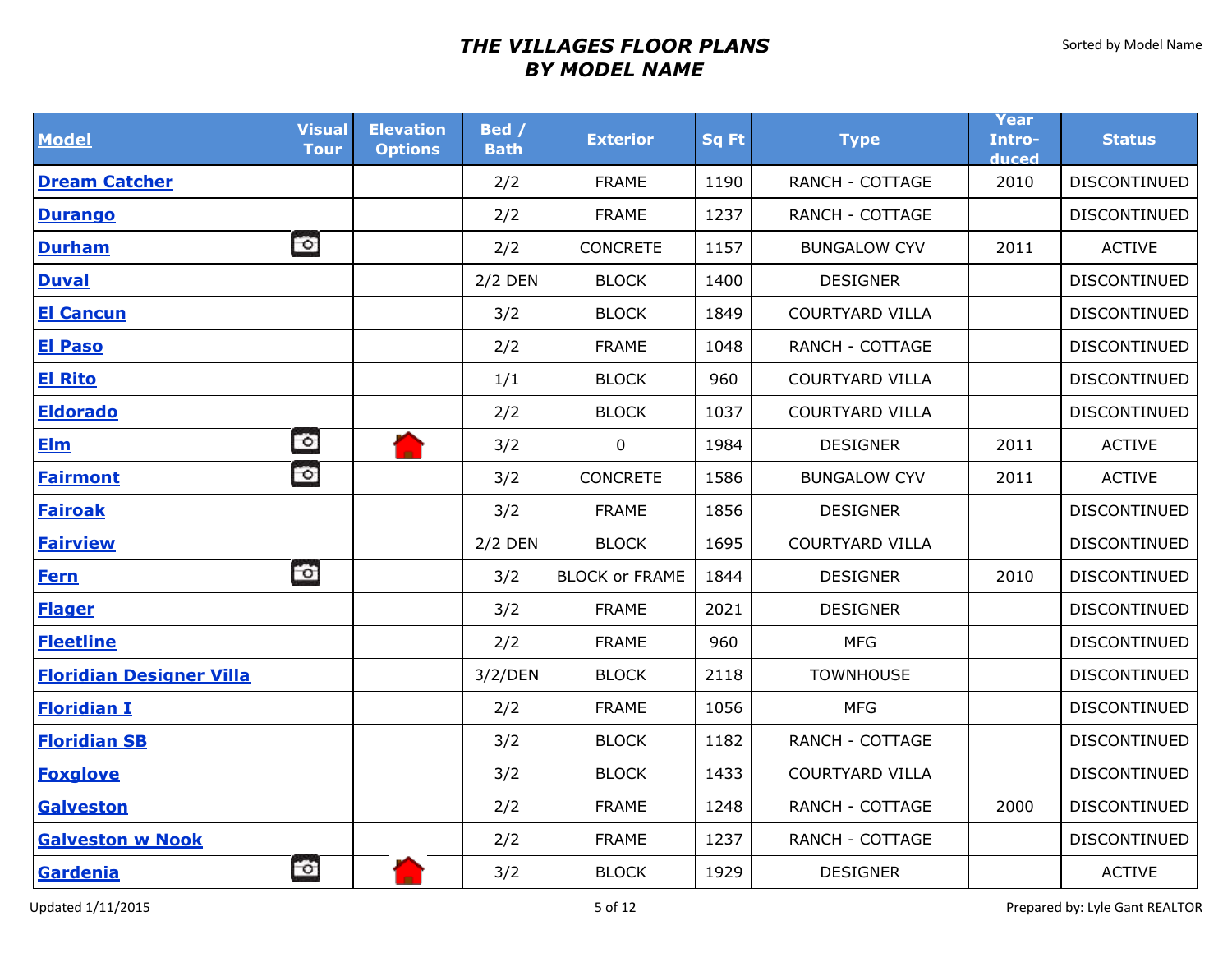| <b>Model</b>        | <b>Visual</b><br><b>Tour</b> | <b>Elevation</b><br><b>Options</b> | Bed /<br><b>Bath</b> | <b>Exterior</b>       | <b>Sq Ft</b> | <b>Type</b>            | Year<br>Intro-<br>duced | <b>Status</b>       |
|---------------------|------------------------------|------------------------------------|----------------------|-----------------------|--------------|------------------------|-------------------------|---------------------|
| <b>Getaway</b>      |                              |                                    | 2/2                  | <b>FRAME</b>          | 1209         | <b>RANCH - COTTAGE</b> |                         | DISCONTINUED        |
| Granada             |                              |                                    | 2/2 DEN              | <b>BLOCK</b>          | 1880         | <b>DESIGNER</b>        |                         | DISCONTINUED        |
| <b>Grand Ficus</b>  |                              |                                    | 2/2                  | <b>BLOCK</b>          | 1844         | <b>DESIGNER</b>        |                         | DISCONTINUED        |
| <b>Grandview</b>    | $\bullet$                    |                                    | 4/2.5                | <b>BLOCK</b>          | 3618         | PREMIER                |                         | <b>ACTIVE</b>       |
| Grantham            |                              |                                    | 3/2                  | <b>BLOCK</b>          | 1696         | <b>COURTYARD VILLA</b> |                         | DISCONTINUED        |
| <b>Gulf Breeze</b>  |                              |                                    | 2/2                  | <b>FRAME</b>          | 1456         | <b>MFG</b>             |                         | DISCONTINUED        |
| <b>Gulfport</b>     |                              |                                    | 2/2                  | <b>FRAME</b>          | 1144         | <b>MFG</b>             |                         | DISCONTINUED        |
| <b>Hamilton</b>     |                              |                                    | 3/2                  | <b>FRAME</b>          | 1654         | <b>DESIGNER</b>        |                         | <b>DISCONTINUED</b> |
| <b>Hammock</b>      | Ó                            |                                    | 3/2                  | <b>FRAME</b>          | 1635         | COTTAGE                | 2013                    | <b>ACTIVE</b>       |
| <b>Hampton</b>      |                              |                                    | $2/2$ DEN            | <b>FRAME</b>          | 1964         | <b>DESIGNER</b>        |                         | DISCONTINUED        |
| <b>Hawthorne</b>    |                              |                                    | 3/2                  | <b>FRAME</b>          | 1653         | <b>DESIGNER</b>        |                         | DISCONTINUED        |
| <b>Hibiscus</b>     |                              |                                    | $2/2$ DEN            | <b>FRAME</b>          | 1931         | <b>DESIGNER</b>        |                         | DISCONTINUED        |
| <b>Hillsborough</b> |                              |                                    | $2/2$ DEN            | <b>BLOCK</b>          | 1866         | <b>DESIGNER</b>        |                         | DISCONTINUED        |
| <b>Holly</b>        | $\circ$                      |                                    | 3/2                  | <b>BLOCK or FRAME</b> | 2106         | <b>DESIGNER</b>        | 2010                    | <b>ACTIVE</b>       |
| <b>Inverness</b>    |                              |                                    | 2/2                  | <b>FRAME</b>          | 1008         | <b>MFG</b>             |                         | DISCONTINUED        |
| <b>Iris</b>         |                              |                                    | 3/2                  | <b>CONCRETE</b>       | 1910         | <b>DESIGNER</b>        |                         | <b>ACTIVE</b>       |
| <b>Islander</b>     |                              |                                    | 2/2                  | <b>FRAME</b>          | 1008         | <b>MFG</b>             |                         | DISCONTINUED        |
| <b>Ivy</b>          | $\circ$                      |                                    | 4/2                  | <b>BLOCK or FRAME</b> | 2556         | <b>DESIGNER</b>        | 2010                    | <b>ACTIVE</b>       |
| <b>Jasmine</b>      | Ö                            |                                    | 3/2                  | <b>BLOCK</b>          | 1540         | <b>DESIGNER</b>        |                         | <b>ACTIVE</b>       |
| <b>Juniper</b>      |                              |                                    | 3/2                  | <b>FRAME</b>          | 2020         | <b>DESIGNER</b>        |                         | DISCONTINUED        |
| <b>Keywest</b>      |                              |                                    | 2/2                  | <b>FRAME</b>          | 1456         | <b>MFG</b>             |                         | DISCONTINUED        |
| La Castia           |                              |                                    | 2/2                  | <b>BLOCK</b>          | 1248         | <b>DESIGNER</b>        |                         | DISCONTINUED        |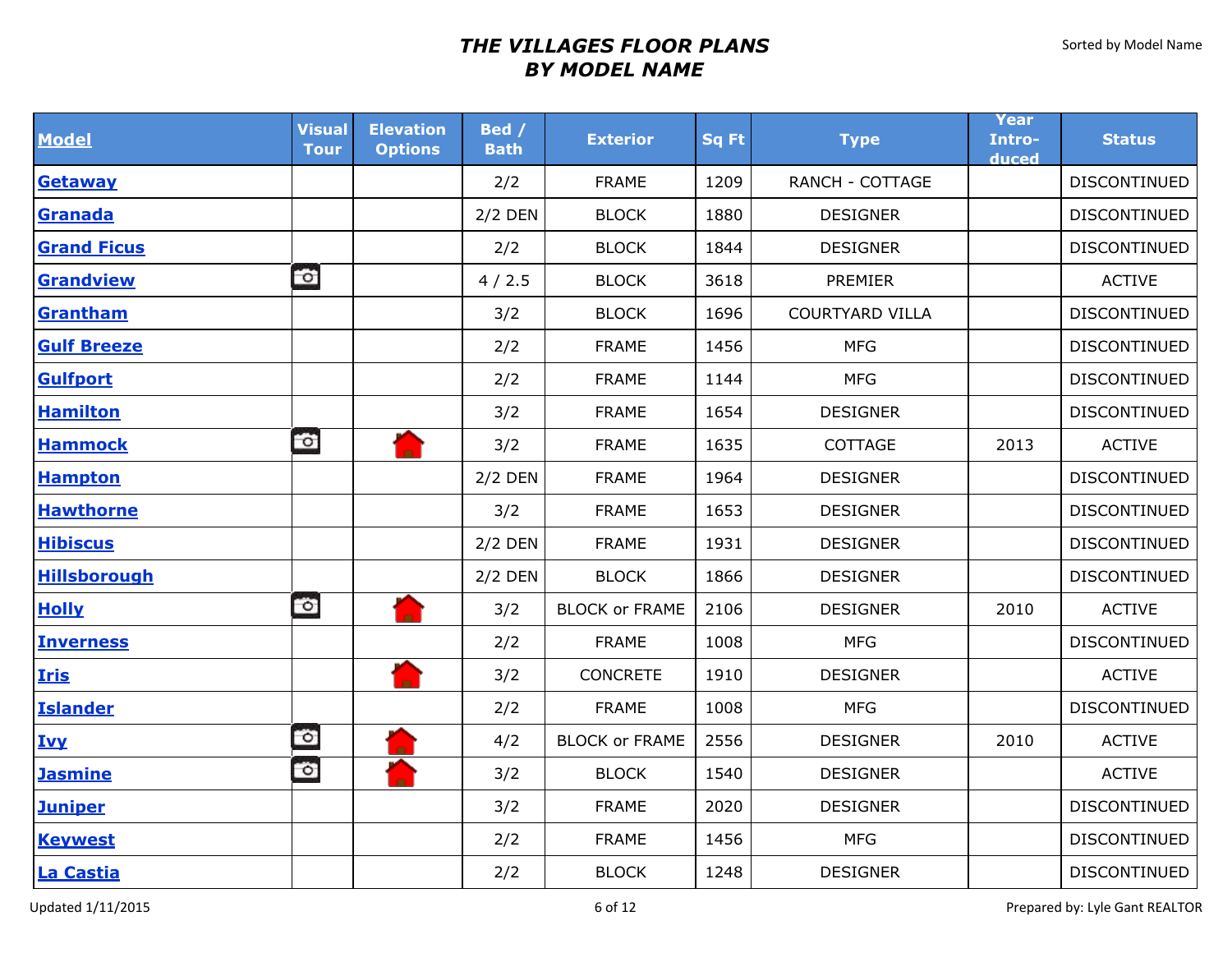| <b>Model</b>        | <b>Visual</b><br><b>Tour</b> | <b>Elevation</b><br><b>Options</b> | Bed /<br><b>Bath</b> | <b>Exterior</b>       | <b>Sq Ft</b> | <b>Type</b>            | Year<br>Intro-<br>duced | <b>Status</b>       |
|---------------------|------------------------------|------------------------------------|----------------------|-----------------------|--------------|------------------------|-------------------------|---------------------|
| La Costa            |                              |                                    | 2/2                  | <b>FRAME</b>          | 1600         | <b>DESIGNER</b>        |                         | DISCONTINUED        |
| La Paloma           |                              |                                    | 2/2                  | <b>FRAME</b>          | 1523         | <b>DESIGNER</b>        |                         | DISCONTINUED        |
| La Placita          |                              |                                    | 2/2                  | <b>BLOCK</b>          | 1189         | <b>COURTYARD VILLA</b> |                         | <b>DISCONTINUED</b> |
| La Poloma w Den     |                              |                                    | 2/2                  | <b>BLOCK</b>          | 1842         | <b>COURTYARD VILLA</b> |                         | DISCONTINUED        |
| La Reina            |                              |                                    | 3/2                  | <b>BLOCK</b>          | 2029         | <b>DESIGNER</b>        |                         | DISCONTINUED        |
| <b>Lafayette</b>    |                              |                                    | $2/2$ DEN            | <b>FRAME</b>          | 1855         | <b>DESIGNER</b>        |                         | DISCONTINUED        |
| <b>Lake Del Sol</b> |                              |                                    | 2/2                  | <b>FRAME</b>          | 1200         | <b>MFG</b>             |                         | DISCONTINUED        |
| Lantana             | $\circ$                      |                                    | 3/2                  | <b>BLOCK</b>          | 2032         | <b>DESIGNER</b>        |                         | <b>ACTIVE</b>       |
| Laramie             |                              |                                    | 2/2                  | <b>BLOCK</b>          | 1364         | <b>DESIGNER</b>        |                         | DISCONTINUED        |
| <b>Laredo</b>       |                              |                                    | 2/2                  | <b>FRAME</b>          | 1095         | RANCH - COTTAGE        | 2000                    | DISCONTINUED        |
| Largo               |                              |                                    | 2/2                  | <b>FRAME</b>          | 1352         | <b>MFG</b>             |                         | DISCONTINUED        |
| <b>Las Brisas</b>   |                              |                                    | 2/2                  | <b>BLOCK</b>          | 1165         | <b>COURTYARD VILLA</b> |                         | DISCONTINUED        |
| <b>Las Caminos</b>  |                              |                                    | 2/2 DEN              | <b>BLOCK</b>          | 1646         | <b>DESIGNER</b>        |                         | DISCONTINUED        |
| <b>Las Cruces</b>   |                              |                                    | 2/2                  | <b>FRAME</b>          | 1965         | <b>DESIGNER</b>        |                         | <b>DISCONTINUED</b> |
| Lauderdale          |                              |                                    | 2/2                  | <b>FRAME</b>          | 900          | <b>MFG</b>             |                         | DISCONTINUED        |
| <b>Laurel Hill</b>  |                              |                                    | $2/2$ DEN            | <b>FRAME</b>          | 1645         | <b>DESIGNER</b>        |                         | DISCONTINUED        |
| <b>Laurel Oak</b>   |                              |                                    | 3/2                  | <b>BLOCK</b>          | 2349         | <b>DESIGNER</b>        | 2014                    | <b>ACTIVE</b>       |
| <b>Liberty Bell</b> |                              |                                    | 1/1                  | <b>FRAME</b>          | 450          | <b>MFG</b>             |                         | DISCONTINUED        |
| <b>Lilac</b>        | $\circ$                      | н                                  | 3/2                  | <b>BLOCK or FRAME</b> | 1954         | <b>DESIGNER</b>        | 2010                    | <b>ACTIVE</b>       |
| Lily                | $\bullet$                    |                                    | 3/2                  | <b>BLOCK</b>          | 2000         | <b>DESIGNER</b>        |                         | <b>ACTIVE</b>       |
| <b>Madrid</b>       |                              |                                    | 2/2                  | <b>BLOCK</b>          | 1588         | <b>DESIGNER</b>        |                         | DISCONTINUED        |
| <b>Magnolis</b>     |                              |                                    | $2/2$ DEN            | <b>BLOCK</b>          | 1926         | <b>DESIGNER</b>        |                         | DISCONTINUED        |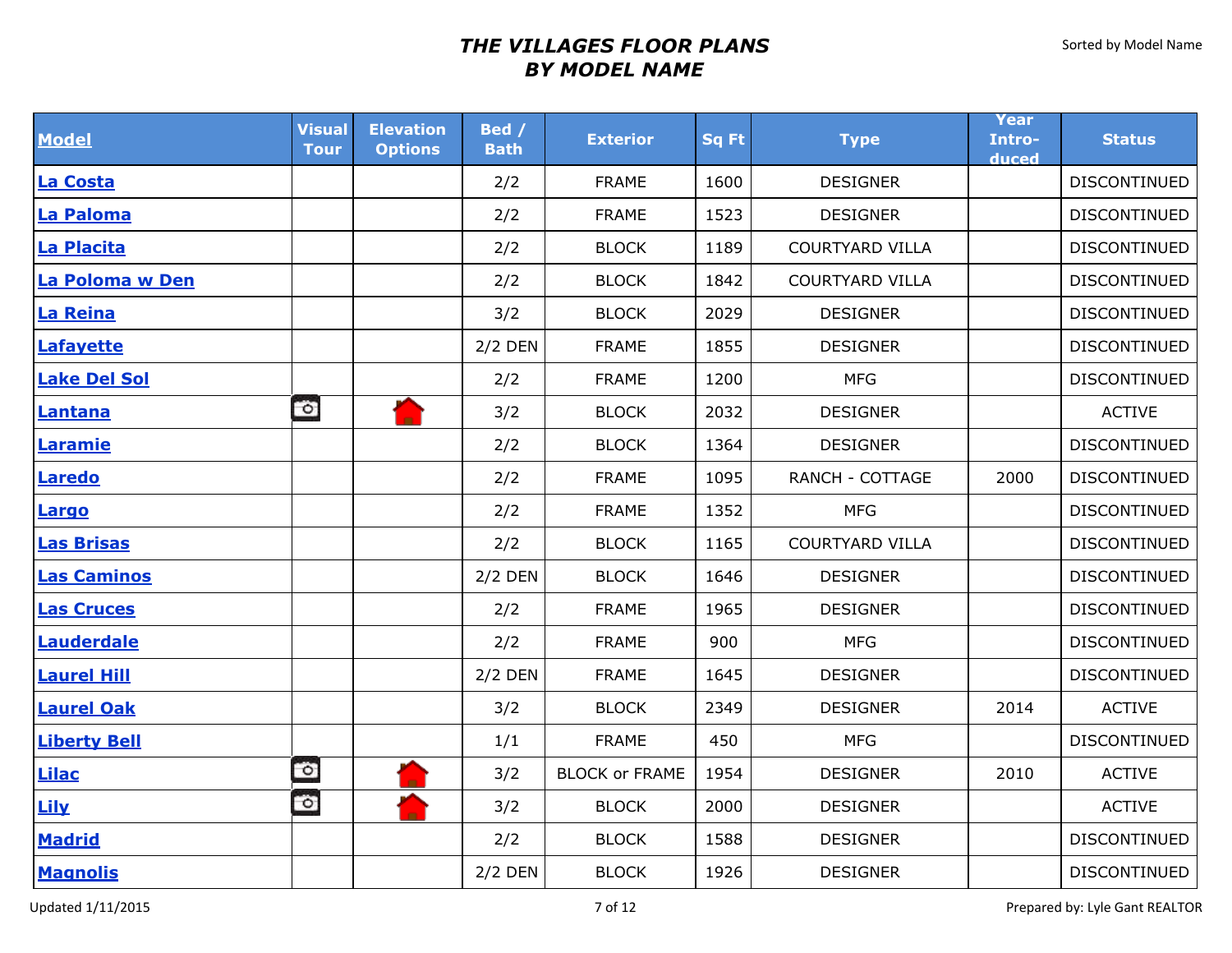| <b>Model</b>          | <b>Visual</b><br><b>Tour</b> | <b>Elevation</b><br><b>Options</b> | Bed /<br><b>Bath</b> | <b>Exterior</b> | <b>Sq Ft</b> | <b>Type</b>            | Year<br>Intro-<br>duced | <b>Status</b>       |
|-----------------------|------------------------------|------------------------------------|----------------------|-----------------|--------------|------------------------|-------------------------|---------------------|
| <b>Malabar</b>        |                              |                                    | 2/2                  | <b>FRAME</b>    | 832          | <b>MFG</b>             |                         | DISCONTINUED        |
| <b>Mandavilla</b>     |                              |                                    | 3/2                  | <b>FRAME</b>    | 1667         | <b>DESIGNER</b>        |                         | <b>DISCONTINUED</b> |
| <b>Manzanita</b>      |                              |                                    | $2/2$ DEN            | <b>FRAME</b>    | 1898         | <b>DESIGNER</b>        |                         | DISCONTINUED        |
| <b>Maple</b>          |                              |                                    | 3/2                  | <b>BLOCK</b>    | 1407         | <b>DESIGNER</b>        |                         | DISCONTINUED        |
| <b>Marabella</b>      |                              |                                    | 2/2 DEN              | <b>FRAME</b>    | 1872         | <b>DESIGNER</b>        |                         | DISCONTINUED        |
| <b>Marathon</b>       |                              |                                    | 2/2                  | <b>FRAME</b>    | 1160         | KEYS COURTYARD VILLA   |                         | <b>DISCONTINUED</b> |
| <b>Marco</b>          |                              |                                    | 2/2                  | <b>FRAME</b>    | 1092         | <b>MFG</b>             |                         | DISCONTINUED        |
| <b>Maverick</b>       |                              |                                    | 2/2                  | <b>FRAME</b>    | 1109         | <b>RANCH - COTTAGE</b> |                         | <b>DISCONTINUED</b> |
| <b>Maverick w Den</b> |                              |                                    | 2/2 DEN              | <b>FRAME</b>    | 1236         | RANCH - COTTAGE        |                         | DISCONTINUED        |
| <b>Mazatlan</b>       |                              |                                    | 2/2                  | <b>FRAME</b>    | 1155         | <b>COURTYARD VILLA</b> |                         | DISCONTINUED        |
| <b>Melrose</b>        | $\circ$                      |                                    | 3/2                  | <b>FRAME</b>    | 1586         | <b>CABANA CYV</b>      | 2011                    | <b>ACTIVE</b>       |
| <b>Merida</b>         |                              |                                    | 2/2                  | <b>FRAME</b>    | 1678         | <b>DESIGNER</b>        |                         | DISCONTINUED        |
| <b>Mesa</b>           |                              |                                    | 2/2                  | <b>FRAME</b>    | 905          | <b>RANCH - COTTAGE</b> |                         | DISCONTINUED        |
| <b>Miramar</b>        |                              |                                    | 2/2                  | <b>FRAME</b>    | 968          | <b>MFG</b>             |                         | <b>DISCONTINUED</b> |
| <b>Monroe</b>         |                              |                                    | $2/2$ DEN            | <b>FRAME</b>    | 1486         | <b>DESIGNER</b>        |                         | DISCONTINUED        |
| <b>Monterey 1 Car</b> |                              |                                    | 2/2                  | <b>FRAME</b>    | 1566         | <b>DESIGNER</b>        |                         | DISCONTINUED        |
| <b>Monterey 2 Car</b> |                              |                                    | 2/2                  | <b>FRAME</b>    | 1566         | <b>DESIGNER</b>        |                         | DISCONTINUED        |
| <b>Monticello</b>     | $\circ$                      |                                    | 3/2                  | <b>FRAME</b>    | 1665         | <b>CABANA CYV</b>      | 2011                    | <b>ACTIVE</b>       |
| <b>Morning Glory</b>  |                              |                                    | 3/2                  | <b>FRAME</b>    | 1414         | <b>RANCH - COTTAGE</b> | 2010                    | <b>DISCONTINUED</b> |
| <b>Nantucket</b>      |                              |                                    | 1/1                  | <b>FRAME</b>    | 952          | Patio Villa            |                         | DISCONTINUED        |
| <b>Natchez</b>        | $\circ$                      |                                    | 3/2                  | <b>BLOCK</b>    | 2314         | PREMIER                |                         | <b>ACTIVE</b>       |
| <b>New Orleans</b>    |                              |                                    | 3/2                  | <b>BLOCK</b>    | 2358         | PREMIER                |                         | DISCONTINUED        |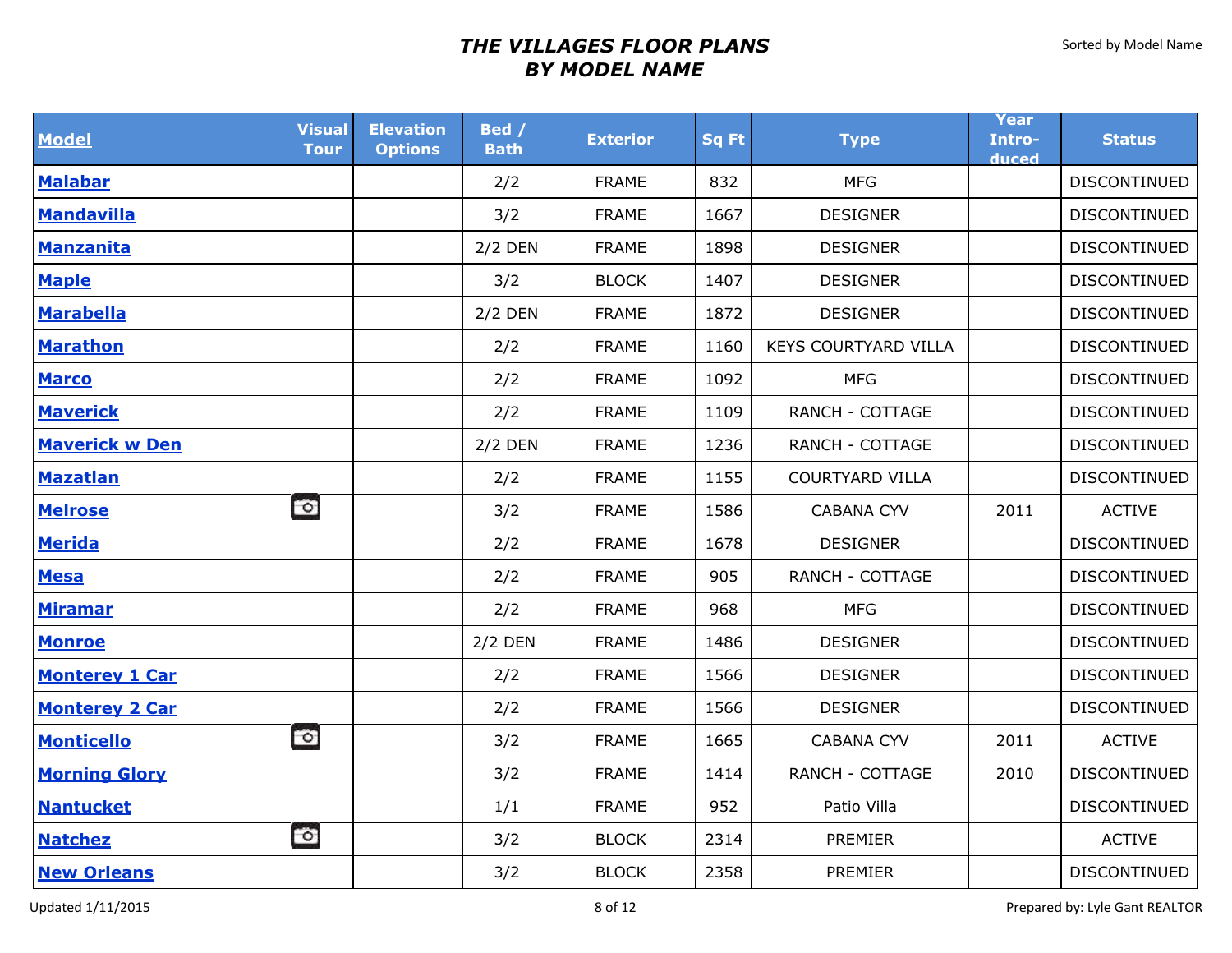| <b>Model</b>             | <b>Visual</b><br><b>Tour</b> | <b>Elevation</b><br><b>Options</b> | Bed /<br><b>Bath</b> | <b>Exterior</b> | <b>Sq Ft</b> | <b>Type</b>            | Year<br>Intro-<br>duced | <b>Status</b>       |
|--------------------------|------------------------------|------------------------------------|----------------------|-----------------|--------------|------------------------|-------------------------|---------------------|
| <b>Nueva Rosita</b>      |                              |                                    | $2/2$ DEN            | <b>BLOCK</b>    | 1920         | <b>DESIGNER</b>        |                         | <b>DISCONTINUED</b> |
| <b>Oleander</b>          |                              |                                    | 3/2                  | <b>FRAME</b>    | 1637         | <b>DESIGNER</b>        |                         | DISCONTINUED        |
| <b>Orchid</b>            | $\circ$                      |                                    | 4/2                  | <b>BLOCK</b>    | 2087         | <b>DESIGNER</b>        | 2010                    | DISCONTINUED        |
| <b>Palm Bay</b>          |                              |                                    | 2/2                  | <b>FRAME</b>    | 1352         | <b>MFG</b>             |                         | DISCONTINUED        |
| <b>Palm Beach</b>        |                              |                                    | 2/2                  | <b>FRAME</b>    | 1144         | <b>MFG</b>             |                         | DISCONTINUED        |
| <b>Palm Springs</b>      |                              |                                    | 2/2                  | <b>FRAME</b>    |              | <b>MFG</b>             |                         | DISCONTINUED        |
| <b>Palm Springs 7707</b> |                              |                                    | 2/2                  | <b>FRAME</b>    |              | <b>MFG</b>             |                         | DISCONTINUED        |
| <b>Palm Springs 7710</b> |                              |                                    | 2/2                  | <b>FRAME</b>    |              | <b>MFG</b>             |                         | <b>DISCONTINUED</b> |
| Palma                    |                              |                                    | $2/2$ DEN            | <b>BLOCK</b>    | 2300         | <b>DESIGNER</b>        |                         | DISCONTINUED        |
| <b>Palo Verde</b>        |                              |                                    | 2/2                  | <b>FRAME</b>    | 1455         | RANCH - COTTAGE        |                         | DISCONTINUED        |
| <b>Paradise Found</b>    |                              |                                    | 2/2                  | <b>FRAME</b>    | 1095         | <b>RANCH - COTTAGE</b> | 2010                    | DISCONTINUED        |
| <b>Pinellas</b>          |                              |                                    | $2/2$ DEN            | <b>FRAME</b>    | 1926         | <b>DESIGNER</b>        |                         | DISCONTINUED        |
| <b>Ponderosa Pine</b>    | $\bullet$                    |                                    | 4/2                  | <b>BLOCK</b>    | 1963         | <b>DESIGNER</b>        | 2010                    | DISCONTINUED        |
| <b>Rancho Mirage</b>     |                              |                                    | 2/2 DEN              | <b>BLOCK</b>    | 2310         | PREMIER                |                         | DISCONTINUED        |
| <b>Richmond</b>          |                              |                                    | 2/2                  | <b>FRAME</b>    |              | <b>COURTYARD VILLA</b> |                         | DISCONTINUED        |
| <b>Rivera</b>            |                              |                                    | 2/2                  | <b>FRAME</b>    | 1645         | <b>DESIGNER</b>        |                         | DISCONTINUED        |
| <b>Rosemont</b>          |                              |                                    | 2/2                  | <b>BLOCK</b>    | 1273         | <b>COURTYARD VILLA</b> |                         | DISCONTINUED        |
| <b>Royal Palm</b>        |                              |                                    | 3/2                  | <b>FRAME</b>    | 1871         | <b>DESIGNER</b>        |                         | <b>DISCONTINUED</b> |
| <b>Sable Key 1 Car</b>   |                              |                                    | 2/2                  | <b>FRAME</b>    | 1275         | <b>RANCH - COTTAGE</b> |                         | DISCONTINUED        |
| <b>Sable Key 2 Car</b>   |                              |                                    | 2/2                  | <b>FRAME</b>    | 1275         | <b>RANCH - COTTAGE</b> |                         | <b>DISCONTINUED</b> |
| <b>San Angelo</b>        |                              |                                    | 2/2                  | <b>BLOCK</b>    | 1225         | <b>COURTYARD VILLA</b> |                         | DISCONTINUED        |
| <b>San Boca</b>          |                              |                                    | 3/2                  | <b>FRAME</b>    | 1566         | <b>DESIGNER</b>        |                         | DISCONTINUED        |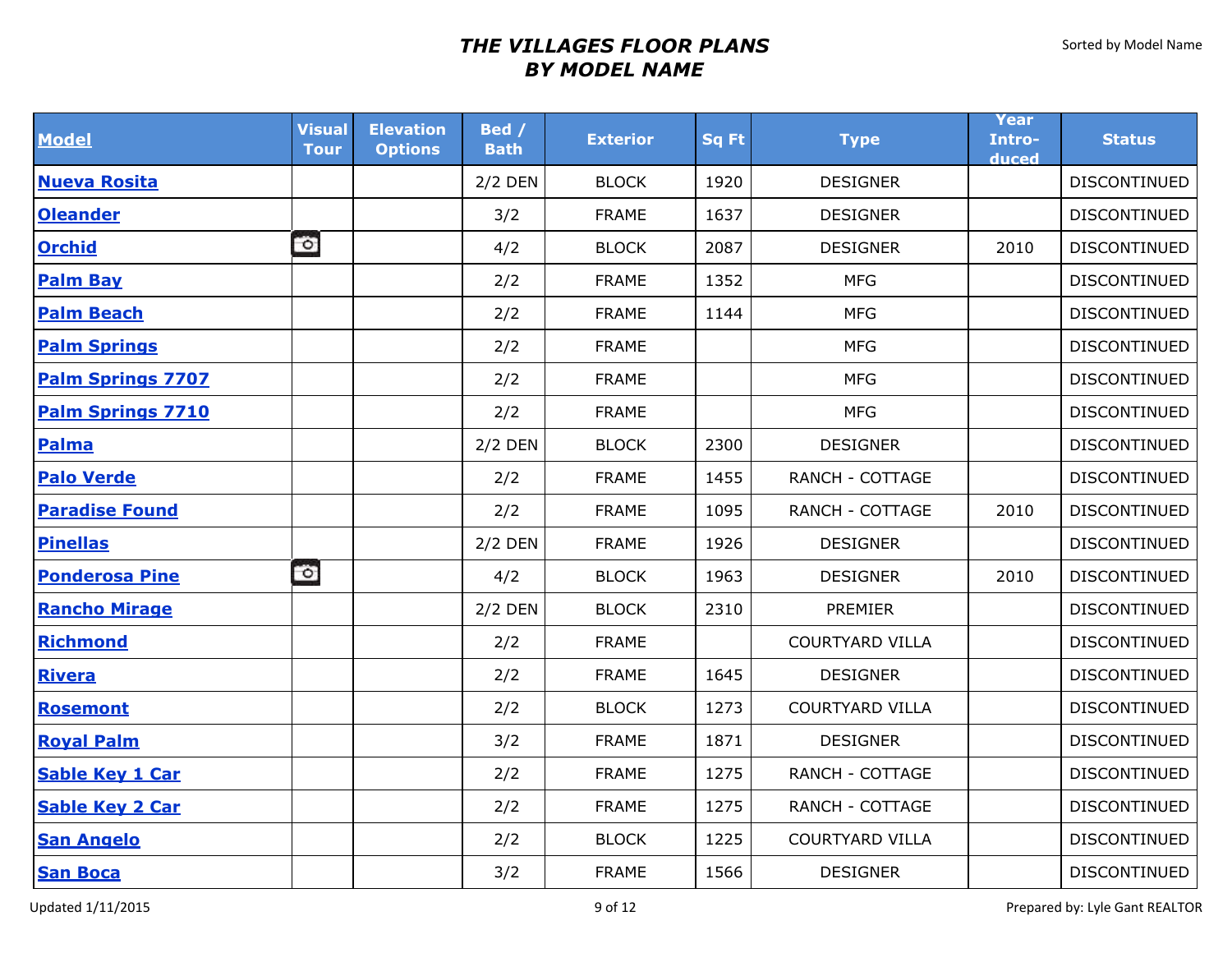| <b>Model</b>                  | <b>Visual</b><br><b>Tour</b> | <b>Elevation</b><br><b>Options</b> | Bed /<br><b>Bath</b> | <b>Exterior</b> | <b>Sq Ft</b> | <b>Type</b>            | Year<br>Intro-<br>duced | <b>Status</b>       |
|-------------------------------|------------------------------|------------------------------------|----------------------|-----------------|--------------|------------------------|-------------------------|---------------------|
| <b>San Lorenzo</b>            |                              |                                    | $2/2$ DEN            | <b>FRAME</b>    | 1513         | <b>DESIGNER</b>        |                         | DISCONTINUED        |
| <b>San Lucas</b>              |                              |                                    | 2/2                  | <b>FRAME</b>    | 1179         | <b>COURTYARD VILLA</b> |                         | DISCONTINUED        |
| <b>San Marino</b>             |                              |                                    | 3/2                  | <b>BLOCK</b>    | 1428         | <b>DESIGNER</b>        |                         | <b>DISCONTINUED</b> |
| <b>San Miguel</b>             |                              |                                    | 2/2                  | <b>FRAME</b>    | 1317         | <b>DESIGNER</b>        |                         | <b>DISCONTINUED</b> |
| <b>San Miguel w Den</b>       |                              |                                    | 3/2                  | <b>FRAME</b>    | 1446         | <b>DESIGNER</b>        |                         | DISCONTINUED        |
| <b>San Pedro</b>              |                              |                                    | 2/2C                 | <b>BLOCK</b>    | 1179         | <b>COURTYARD VILLA</b> |                         | <b>DISCONTINUED</b> |
| <b>San Saba</b>               |                              |                                    | 2/2                  | <b>BLOCK</b>    | 1463         | <b>DESIGNER</b>        |                         | <b>DISCONTINUED</b> |
| <b>San Saba w Den</b>         |                              |                                    | $2/2$ DEN            | <b>BLOCK</b>    | 1770         | <b>DESIGNER</b>        |                         | <b>DISCONTINUED</b> |
| <b>Sand Dollar</b>            | $\circ$                      |                                    | 2/2                  | <b>FRAME</b>    | 1225         | <b>RANCH - COTTAGE</b> | 2011                    | <b>ACTIVE</b>       |
| <b>Sandcastle</b>             |                              |                                    | 2/2                  | <b>FRAME</b>    | 1302         | <b>RANCH - COTTAGE</b> | 2010                    | <b>DISCONTINUED</b> |
| <b>Sandpiper</b>              |                              |                                    | 3/2                  | <b>FRAME</b>    | 1391         | <b>RANCH - COTTAGE</b> | 2012                    | <b>ACTIVE</b>       |
| <b>Sanibel</b>                | $\circ$                      |                                    | 3/2                  | <b>BLOCK</b>    | 3118         | <b>PREMIER</b>         |                         | <b>ACTIVE</b>       |
| <b>Sanibel Designer Villa</b> |                              |                                    | 2/2                  | <b>BLOCK</b>    | 1456         | <b>COURTYARD VILLA</b> |                         | DISCONTINUED        |
| <b>Santa Cruz</b>             |                              |                                    | $2/2$ DEN            | <b>BLOCK</b>    | 1881         | <b>DESIGNER</b>        |                         | <b>DISCONTINUED</b> |
| <b>Santa Domingo</b>          |                              |                                    | 3/2                  | <b>BLOCK</b>    | 1852         | <b>DESIGNER</b>        |                         | DISCONTINUED        |
| <b>Santa Fe</b>               |                              |                                    | 1/1                  | <b>BLOCK</b>    | 960          | <b>COURTYARD VILLA</b> |                         | <b>DISCONTINUED</b> |
| <b>Santa Isabel</b>           |                              |                                    | 3/2                  | <b>FRAME</b>    | 1876         | <b>DESIGNER</b>        |                         | <b>DISCONTINUED</b> |
| <b>Santa Rosa</b>             |                              |                                    | 2/2                  | <b>FRAME</b>    | 1390         | <b>RANCH - COTTAGE</b> |                         | <b>DISCONTINUED</b> |
| <b>Santa Rosa w Den</b>       |                              |                                    | 2/2 DEN              | <b>FRAME</b>    | 1596         | <b>RANCH - COTTAGE</b> |                         | <b>DISCONTINUED</b> |
| <b>Santiago</b>               |                              |                                    | 2/2                  | <b>FRAME</b>    | 1334         | RANCH - COTTAGE        |                         | DISCONTINUED        |
| <b>Sarasota</b>               |                              |                                    | 3/2                  | <b>BLOCK</b>    | 2248         | <b>DESIGNER</b>        | 2014                    | <b>ACTIVE</b>       |
| <b>Saratoga</b>               |                              |                                    | 2/2                  | <b>FRAME</b>    | 1355         | <b>RANCH - COTTAGE</b> |                         | DISCONTINUED        |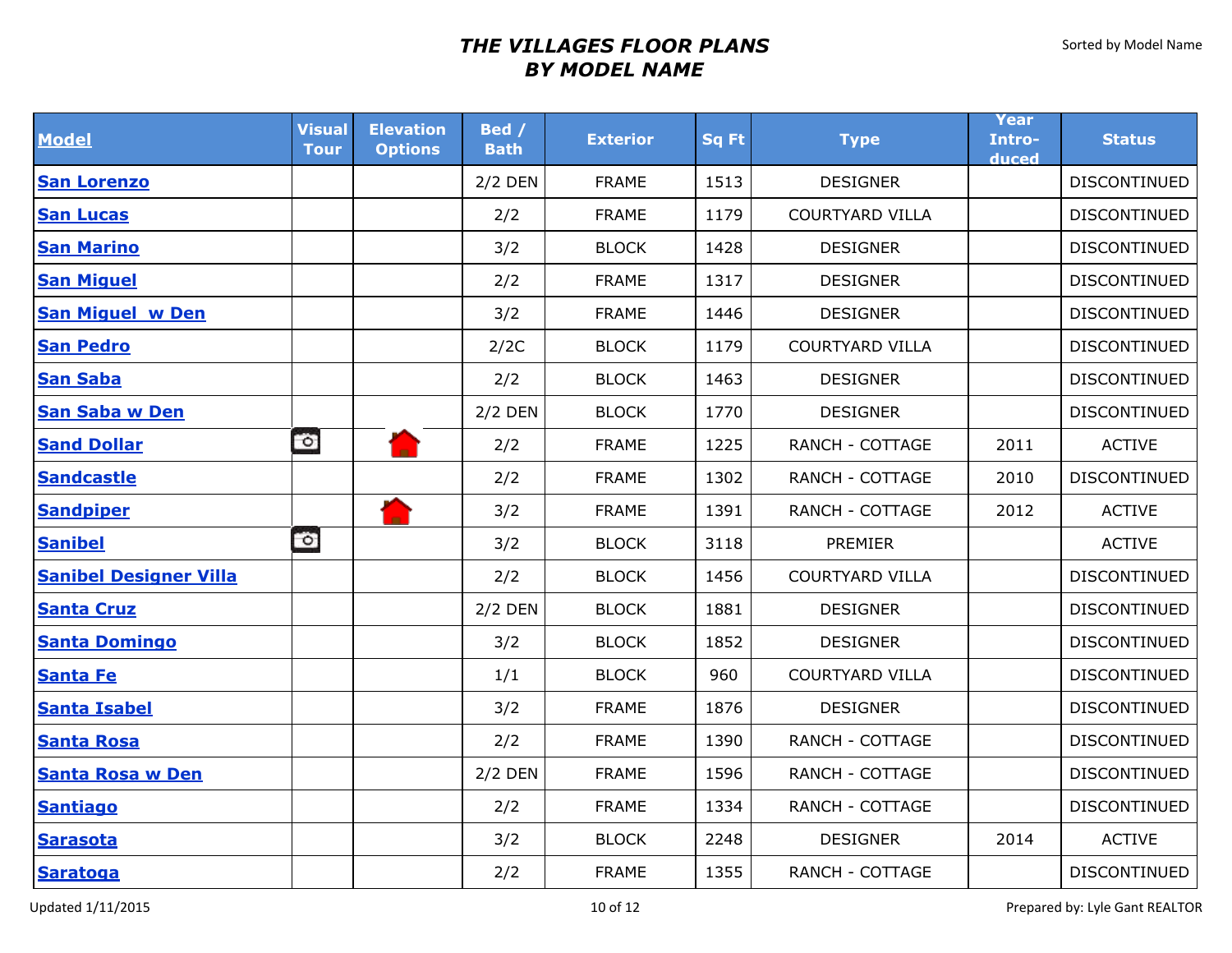| <b>Model</b>             | <b>Visual</b><br><b>Tour</b> | <b>Elevation</b><br><b>Options</b> | Bed /<br><b>Bath</b> | <b>Exterior</b> | <b>Sq Ft</b> | <b>Type</b>                 | Year<br>Intro-<br>duced | <b>Status</b>       |
|--------------------------|------------------------------|------------------------------------|----------------------|-----------------|--------------|-----------------------------|-------------------------|---------------------|
| Saratoga III             |                              |                                    | 3/2                  | <b>FRAME</b>    | 1486         | <b>RANCH - COTTAGE</b>      |                         | DISCONTINUED        |
| <b>Sausalito</b>         |                              |                                    | $2/2$ DEN            | <b>FRAME</b>    | 1855         | <b>DESIGNER</b>             |                         | <b>DISCONTINUED</b> |
| <b>Seabreeze</b>         | $\circ$                      |                                    | 3/2                  | <b>FRAME</b>    | 1553         | <b>RANCH - COTTAGE</b>      | 2011                    | <b>ACTIVE</b>       |
| <b>Seabrook</b>          | $\circ$                      |                                    | 3/2                  | <b>BLOCK</b>    | 3273         | PREMIER                     | 2011                    | <b>ACTIVE</b>       |
| <b>Sedona</b>            |                              |                                    | 2/2                  | <b>FRAME</b>    | 1324         | <b>RANCH - COTTAGE</b>      |                         | DISCONTINUED        |
| <b>Sedona w Den</b>      |                              |                                    | 3/2                  | <b>FRAME</b>    | 1448         | <b>RANCH - COTTAGE</b>      |                         | DISCONTINUED        |
| <b>Senora</b>            |                              |                                    | 2/2                  | <b>BLOCK</b>    | 1037         | <b>COURTYARD VILLA</b>      |                         | <b>DISCONTINUED</b> |
| <b>Shorewood 1000</b>    |                              |                                    | 2/2                  | <b>FRAME</b>    | 920          | <b>MFG</b>                  |                         | <b>DISCONTINUED</b> |
| <b>Shorewood 500</b>     |                              |                                    | 2/2                  | <b>FRAME</b>    | 920          | <b>MFG</b>                  |                         | <b>DISCONTINUED</b> |
| <b>Sierra</b>            |                              |                                    | 3/2                  | <b>FRAME</b>    | 1516         | <b>DESIGNER</b>             |                         | DISCONTINUED        |
| <b>Siesta</b>            |                              |                                    | 3/2                  | <b>FRAME</b>    | 1395         | <b>KEYS COURTYARD VILLA</b> | 2010                    | <b>DISCONTINUED</b> |
| <b>Siesta Key</b>        |                              |                                    | 1/1                  | <b>BLOCK</b>    | 1705         | <b>TOWNHOUSE</b>            |                         | <b>DISCONTINUED</b> |
| <b>Somerset Designer</b> |                              |                                    | 3/2                  | <b>BLOCK</b>    | 1872         | <b>DESIGNER</b>             |                         | <b>DISCONTINUED</b> |
| <b>Somerset Villa</b>    |                              |                                    | 2/2                  | <b>BLOCK</b>    | ~0.900       | <b>COURTYARD VILLA</b>      |                         | <b>DISCONTINUED</b> |
| <b>Southshore</b>        |                              |                                    | 2/2                  | <b>FRAME</b>    |              | <b>RANCH - COTTAGE</b>      |                         | DISCONTINUED        |
| <b>Spruce</b>            |                              |                                    | 3/2                  | <b>BLOCK</b>    | 1748         | <b>DESIGNER</b>             | 2010                    | <b>DISCONTINUED</b> |
| <b>St Augustine</b>      |                              |                                    | 4/2                  | <b>BLOCK</b>    | 3627         | PREMIER                     |                         | <b>DISCONTINUED</b> |
| <b>St Charles</b>        | $\circ$                      |                                    | 3/3                  | <b>BLOCK</b>    | 2789         | PREMIER                     | 2010                    | <b>ACTIVE</b>       |
| <b>St Lucie</b>          |                              |                                    | 3/2                  | <b>BLOCK</b>    | 1489         | <b>DESIGNER</b>             |                         | DISCONTINUED        |
| <b>St Simons</b>         |                              |                                    | 3/2                  | <b>BLOCK</b>    | 2456         | PREMIER                     |                         | DISCONTINUED        |
| <b>Stoneybrook</b>       |                              |                                    | 3/2                  | <b>BLOCK</b>    | 1586         | <b>COURTYARD VILLA</b>      |                         | DISCONTINUED        |
| <b>Summerland</b>        |                              |                                    | 2/2                  | <b>FRAME</b>    | 1433         | <b>COURTYARD VILLA</b>      |                         | DISCONTINUED        |